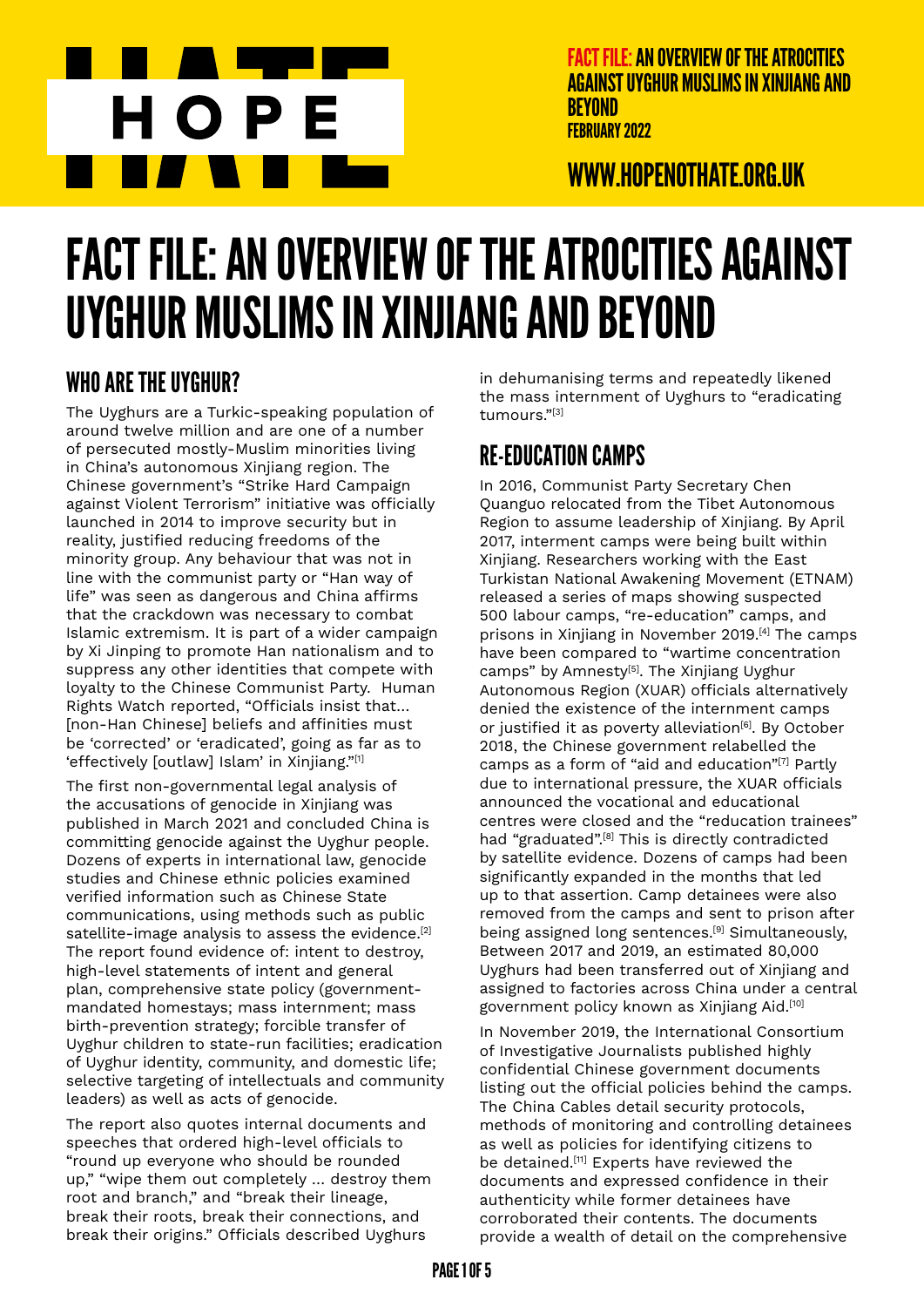#### FEBRUARY 2022



system of social control within the camps, including strict measures to prevent escape, that are contrary to official claims that they are humane educational facilities.

The documents show in the government's own words the operational plans behind the camps and the mass surveillance system. The evidence was submitted to the International Criminal Court (ICC) in a complaint alleging genocide against the Uyghurs by China's top leaders. There have been several attempts by lawyers and activists to open an ICC case on the Uyghur issue. For example, lawyers representing exiled Uyghur activists asked the ICC to investigate the forced repatriation of thousands of Uyghurs from Cambodia and Tajikistan in 2020. However, in a report issued in December 2020, the ICC prosecutors said that "there was no basis to proceed at this time" with an investigation into the allegations.<sup>[12]</sup>

A document, known as the "Qaraqash Document" published in February 2020, shows that detainees were swept into China's coercive re-education system for offenses related to common religious practices such as growing a beard or wearing a veil, as well as going abroad, or having too many children in violation of China's One Child policy.[13]

Alongside cells, another central feature of the camps is classrooms. Teachers have been drafted in to "re-educate" the detainees - a process activists say is designed to strip the Uyghurs and other minorities of their culture, language and religion, and indoctrinate them into mainstream Chinese culture.[14] In such camps, one former detainee described how people are coerced into eating pork, particularly on Fridays, at a time traditionally reserved for praying.[15]

Families are also separated under "centralised care", where Muslim children are removed from their families, and sent to "boarding schools", in efforts to create distance between them and their roots. Many children have both of their parents in camps. Those in "boarding schools" are reported to be dressed in unwashed, thin clothes, even during harsh winter weather. Nearly half a million Uyghur children had been sent to such boarding schools by 2019 according to a planning document published on a government website.[16]

The New York Times revealed in July 2020 that Uyghur labourers, many forcibly working, were involved in producing items shipped around the world.[17] The exact number of people held in the camps differs as access by independent bodies have been limited. However, human rights groups estimate between one and two million Uyghurs

have been held in these camps over the last few years, with hundreds of thousands sentenced to *p*<br>prison terms.<sup>[18]</sup> Those who attempt to contact the outside world, whether from within a camp or just from within China, face serious threats to their liberty and even life.<sup>[19]</sup>

## SEXUAL VIOLENCE

First-hand accounts from inside the internment camps are rare, but several former detainees and guards have spoken to major news organisations such as the BBC or the New York Times and have testified to an organised system of mass rape, sexual abuse and torture.

The BBC interviewed a Kazakh woman from Xinjiang who was detained for 18 months in the camp system, who said she was forced to strip Uyghur women naked and handcuff them, before leaving them alone with Chinese men. Afterwards, she cleaned the rooms. "My job was to remove their clothes above the waist and handcuff them so they cannot move," said Gulzira Auelkhan, crossing her wrists behind her head to demonstrate. "Then I would leave the women in the room and a man would enter some Chinese man from outside or policeman. I sat silently next to the door, and when the man left the room, I took the woman for a shower."[20]

A teacher forced to work in the camps, Sayragul Sauytbay, told the BBC that "rape was common" and the guards "picked the girls and young women they wanted and took them away". She described witnessing a harrowing public gang rape of a woman of just 20 or 21, who was brought before about 100 other detainees to make a forced confession.

Another woman, Tursunay Ziawudun, who fled Xinjiang after her release and is now in the US, told the BBC that women were removed from their cells "every night" and raped by one or more masked Chinese men. She said she was tortured and later gang-raped on three occasions, each time by two or three men. She said she was afraid she would be returned to Xinjiang and punished more harshly if she spoke. The accuracy of her account is impossible to verify completely due to the severe restrictions on reporting in China. However, her travel documents and immigration records have been verified by the BBC and fit the timeline. Her descriptions of the camp and the nature of methods of abuse also correspond with accounts from other former detainees.

Ziawudun also gave her testimony in June 2020 before a "people's tribunal" in London that was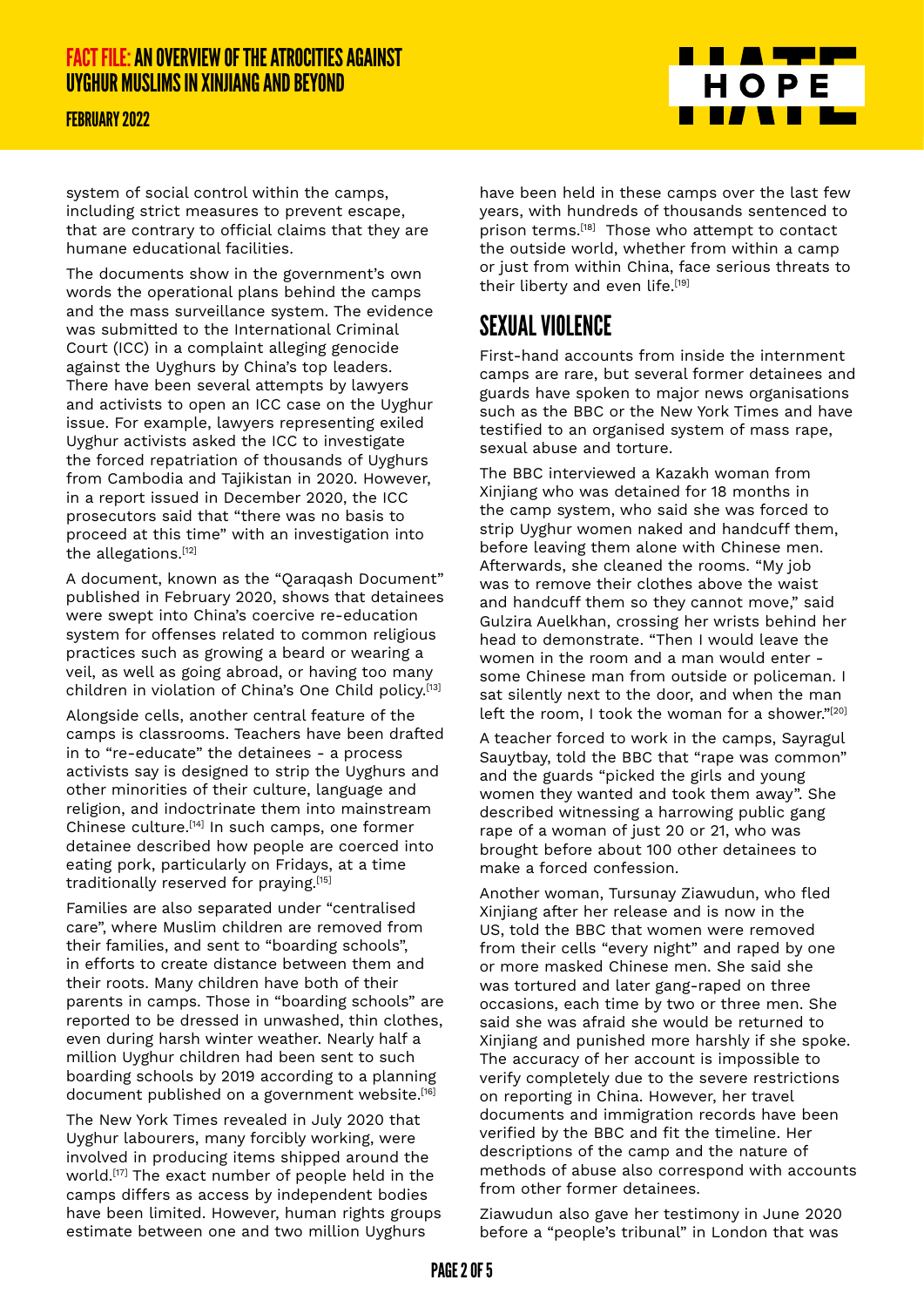#### FEBRUARY 2022

established to investigate China's policies against the Uyghurs. Sir Geoffrey Nice, a barrister and former professor of law who led the prosecution of Slobodan Milosevic, former President of Serbia, at the UN's International Criminal Tribunal sits on the tribunal along with eight other British public figures. This was established as a private initiative and has no standing in international law and no powers of enforcement. It cannot arrest suspects, impose sanctions or punish anyone.[21]

Many of the women who were imprisoned testified at the tribunal about being raped, about being forced to take medications and about medical examinations whose purpose was unstated. Gulbahar Jelilova, 57, testified to how she was imprisoned for 15 months on a charge of engaging in terrorist activity. She described interrogations in which she was tied to a chair for 24 hours, during which, whenever she fell asleep, she would be awakened with an electric shock. When she refused to sign a confession, she was raped.[22]

A teacher coerced into giving classes in [Xinjiang](https://www.theguardian.com/world/xinjiang) internment camps has described her forced sterilisation at the age of 50, under a government campaign to suppress birth rates of women from Muslim minorities. Qelbinur Sidik said the crackdown swept up not just women likely to fall pregnant, but those well beyond normal childbearing ages. There is increasing evidence of efforts to slash birth rates, which some experts have called "demographic genocide".[23]

The London-based tribunal concluded in December 2021, ruling China committed genocide against Uyghurs and other ethnic minorities in its western Xinjiang region, and accusing China's senior leadership including President Xi Jinping of "primary responsibility" for acts perpetrated against Muslim minority groups.

"The tribunal is satisfied that the PRC [People's Republic of China] has affected a deliberate, systematic and concerted policy with the object of so-called 'optimising' the population in Xinjiang by the means of a long-term reduction of Uyghur and other ethnic minority populations to be achieved through limiting and reducing Uyghur births," Geoffrey Nice, who chaired the tribunal, said as he read out the verdict.<sup>[24]</sup>

## EVIDENCE OF FORCED LABOUR

Along with a series of human rights abuses taking place in Xinjiang, the use of Uyghur forced labour across China has been well documented in a seminal piece of research by the Australian Strategic Policy Institute (ASPI). The research

draws on open-source Chinese-language documents, satellite imagery analysis, academic research and on-the-ground media reporting. The ASPI identified twenty seven factories in nine Chinese provinces using Uyghur labour. Together, these factories supply goods and materials to eighty three well-known global brands, including clothing giants Adidas, Nike, North Face, Tommy Hilfiger, Uniqlo, Abercrombie & Fitch and Victoria Secret; car giants BMW, Mercedes Benz, General Motors, Jaguar and Land Rover; and computer and electronic makers Apple, Dell, Panasonic, Microsoft, Sony and Bosch.<sup>[26]</sup>

<u> Timber Ser</u>

**THE TELEVISION** 

HOPE

These American and European companies are reported to use as many as eighty thousand ethnic Uyghurs who have been "transferred" to factories across China over the last three years. In September 2020, the Guardian reported that after "graduating" from the "re-education" camps, Uyghurs are often moved to factories around China as a source of free labour. [\[27\]](https://www.theguardian.com/world/2020/mar/01/china-transferred-detained-uighurs-to-factories-used-by-global-brands-report) As mentioned earlier, this is part of a Chinese state-sponsored programme called Xinjiang Aid, that encourages local government and business organisations to find employment opportunities for newly 're-educated' Uyghurs in order to 'aid' the region's development and stability. According to ASPI, there is a direct pipeline of Uyghurs being transported from the camps to factories across China under the Xinjiang Aid programme. Factory bosses receive money for each Uyghur worker they employ, who are recruited from specialist online booking services. One such ad, claiming to be able to supply 1,000 Uyghur workers aged 16 to 18 years, read: "The advantages of Xinjiang workers are: semi-military style management, can withstand hardship, no loss of personnel … Minimum order 100 workers!".[28]

China's labour transfer scheme is purported to be part of the government's massive poverty alleviation campaign, where workers are paid properly for their labour, but growing evidence indicates it targets Uyghur and other Muslim minorities in Xinjiang and coerces participation. The report by ASPI found they live in segregated dormitories and are unable to go home. They also undergo Mandarin and ideological training outside working hours, similarly to Uyghurs in the internment camps. Further sources, including government documents, show that transferred workers are assigned minders and have limited freedom of movement. "It is extremely difficult for Uyghurs to refuse or escape these work assignments, which are enmeshed with the apparatus of detention and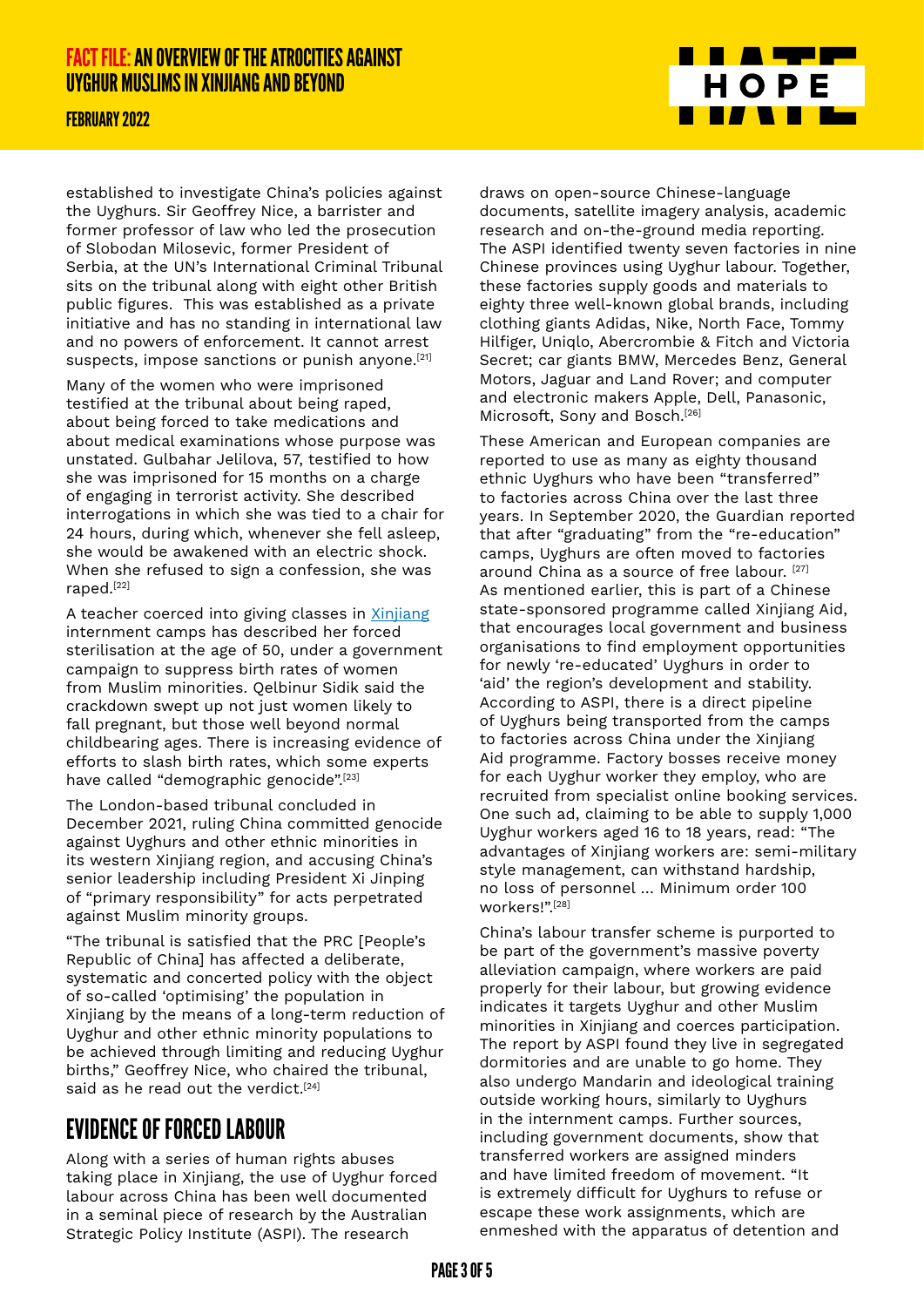#### FEBRUARY 2022

political indoctrination both inside and outside of Xinjiang," the report by ASPI claims. "In addition to constant surveillance, the threat of arbitrary detention hangs over minority citizens who refuse their government-sponsored work assignments."[\[29\]](https://www.aspi.org.au/report/uyghurs-sale)

The use of Uyghur forced labour has global implications. For example, 84% of China's cotton exports come from the Uyghur region, meaning that Uyghur forced labour taints 20% of the global fashion industry's cotton garments[.\[30\]](https://cleanclothes.org/campaigns/end-uyghur-forced-labour) A recent study published by Sheffield Hallam University, *Laundering Cotton: How Xinjiang Cotton is Obscured in International Supply Chains* found through analysis of link-by-link supply chain connections, how cotton from the XUAR circumvents certain supply standards and import bans to end up on clothing racks around the world.[\[31\]](https://www.shu.ac.uk/helena-kennedy-centre-international-justice/research-and-projects/all-projects/laundered-cotton)

Operating in the Uyghur Region in accordance with the UN Guiding Principles on Business and Human Rights has become a practical impossibility. Due to the mass surveillance and repression of fundamental freedoms and human rights by the Chinese government, there are no valid means for companies to verify that any workplace in the Uyghur Region is free of forced labour or to prevent the use of forced labour in these workplaces in line with human rights due diligence. Prominent multi-stakeholder initiatives including the Ethical Trading Initiative and Fair Labor Association have recognised this fact.

During the Beijing Winter Olympics in February 2022, the International Olympics Committee had ties to companies that use Xinijang cotton. The committee's official sportswear uniform supplier is Anta, a Chinese sportswear giant that has affirmed its commitment to Xinjiang cotton. Despite the evidence already published on Uyghur forced labour, the Olympic committee said it had carried out third-party audits for the uniforms to be provided by Anta and found "no issue" with forced labour. [\[32\]](https://www.nytimes.com/2022/01/04/world/asia/ioc-china.html)

The Chinese government has issued blanket denials ever since evidence of what was happening in Xinjiang began emerging. Senior officials have merely admitted a clamping down on violent terrorist activity and a strengthening of "security and social management".[\[33\]](https://www.nytimes.com/2018/08/13/world/asia/china-xinjiang-un.html) Chinese state outlets have also repackaged the evidence published so mass internment is described as "countering terrorism", imprisoned Uighur academics are cast as promoters of "violent militancy", forced labour is "poverty reduction" and forced sterilisation is "family planning". There



has been little pushback from Muslim majority countries either, which experts attribute to a fear of economic retribution by China.<sup>[\[34\]](https://www.france24.com/en/20191127-china-communist-uighurs-xinjiang-muslim-silence-camps-repression)</sup>

In fact, when envoys from across the EU along with Australia, Canada and Japan co-signed an open letter denouncing China's conduct in Xinjiang in 2019, UN ambassadors from 37 countries – including Saudi Arabia, Nigeria, Algeria and Egypt – released a letter defending China's treatment of Uyghurs.[\[35\]](https://www.france24.com/en/20190712-37-countries-defend-china-over-xinjiang-un-letter) Meanwhile, the Chinese government has also led a campaign of harassment and intimidation against Uyghurs who have left the country. Amnesty International published a report in 2019 showing information from approximately 400 Uyghurs, Kazakhs, Uzbeks and members of other predominantly Muslim ethnic groups living in 22 countries across five continents, revealing how China targets members of the Uyghur and other diaspora communities across the globe through pressure from its embassies abroad, as well as through messaging apps and threatening phone calls[.\[36\]](https://www.amnesty.org/en/latest/news/2020/02/china-uyghurs-living-abroad-tell-of-campaign-of-intimidation/)

## ACTIONS YOU CAN TAKE NOW TO SUPPORT UYGHURS:

- **Educate yourself:** For meaningful and systemic change to take place, we must first arm ourselves with the knowledge and awareness to do so. Hope Not Hate has a [resource hub](https://live.hopenothate.89up.org/whats-happening-in-xinxiang/) to help you understand what is going on in the Uyghur Region (Xinjiang).
- **Amplify:** Our recent polling found that just over half of the population know that the Chinese authorities have locked up anywhere between one and three million Uyghur and other Turkic minorities in "re-education camps". This is an issue that is still not getting a lot of attention in the media, so it is up to everyone else to make noise. Sharing [petitions](https://www.freedomunited.org/advocate/free-uyghurs/) and resources with your social networks can be a great way to start a conversation (take a look at the social media table below).
- **Buy consciously:** 1 in 5 cotton garments are tainted with Uyghur forced labour. You can make sure you are not financially supporting forced labour by looking for GOTS or BCI certifications on cotton garments. Better still, ask brands where they source their cotton from and let them know you are aware of the fashion industry's complicity in the Uyghur forced labour. Support the global campaign to pressure fashion brands to end their complicity in Uyghur forced labour [here.](https://enduyghurforcedlabour.org/)